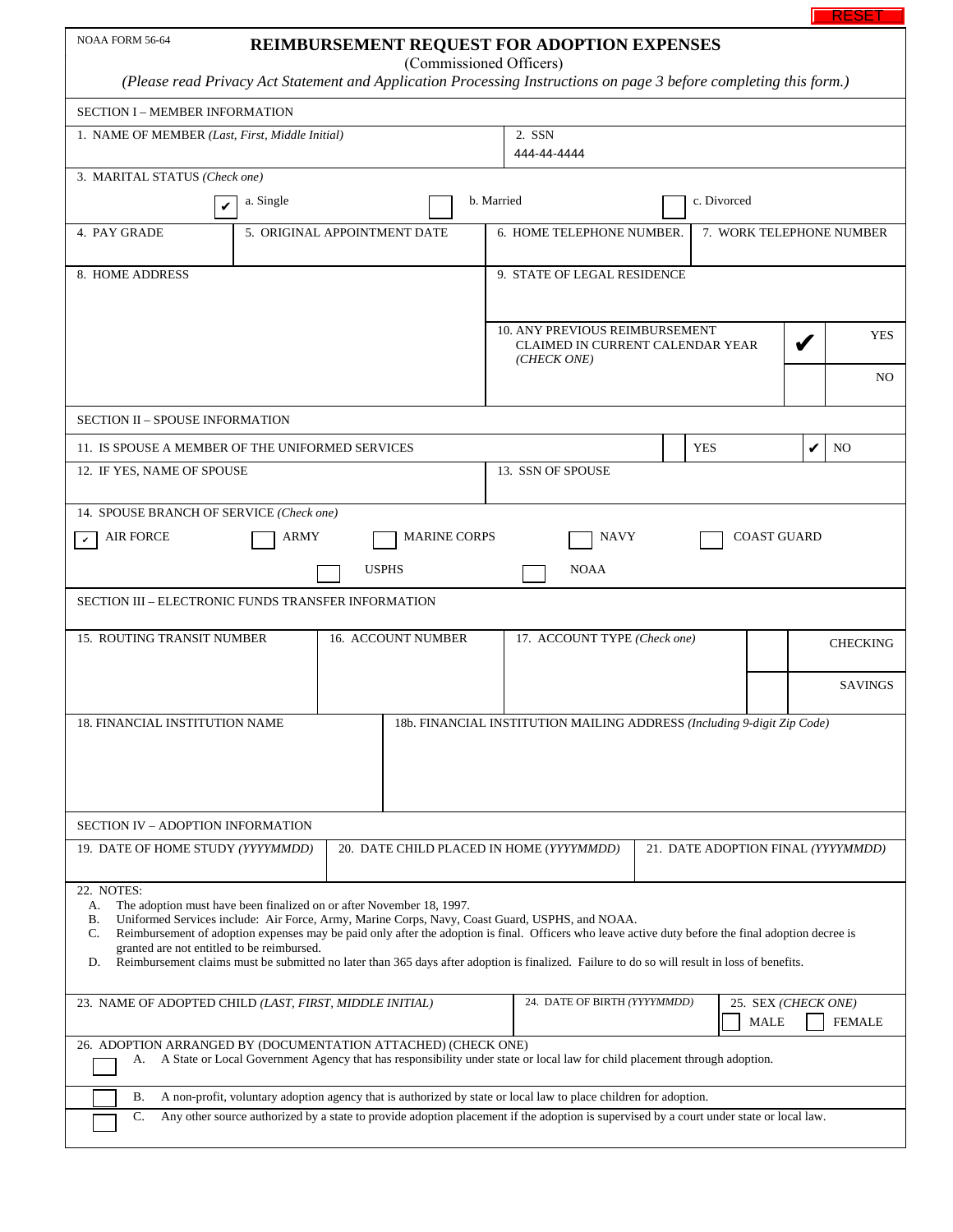| 27. EXPENSES INCURRED (Complete as applicable and attach documentation)                                                                                                                                                                                                                                                                                                                                                                                                                                                                                                                                                                                                                                                                                                                                                                        |                                  |                              |  |  |  |  |
|------------------------------------------------------------------------------------------------------------------------------------------------------------------------------------------------------------------------------------------------------------------------------------------------------------------------------------------------------------------------------------------------------------------------------------------------------------------------------------------------------------------------------------------------------------------------------------------------------------------------------------------------------------------------------------------------------------------------------------------------------------------------------------------------------------------------------------------------|----------------------------------|------------------------------|--|--|--|--|
| A. Public and private agency fees                                                                                                                                                                                                                                                                                                                                                                                                                                                                                                                                                                                                                                                                                                                                                                                                              | \$                               |                              |  |  |  |  |
| B. Placement fees, including fees charged adoptive parents for counseling.                                                                                                                                                                                                                                                                                                                                                                                                                                                                                                                                                                                                                                                                                                                                                                     | \$                               |                              |  |  |  |  |
| C. Legal fees, including court costs.                                                                                                                                                                                                                                                                                                                                                                                                                                                                                                                                                                                                                                                                                                                                                                                                          | \$                               |                              |  |  |  |  |
| D. Medical expenses, including hospital expenses for the newborn infant, for medical care furnished the adoptive<br>child before the adoption, and for physical examinations of the biological mother of the child to be adopted.                                                                                                                                                                                                                                                                                                                                                                                                                                                                                                                                                                                                              | \$                               |                              |  |  |  |  |
| E. Expenses relating to pregnancy and childbirth for the biological mother, including counseling and maternity<br>costs.                                                                                                                                                                                                                                                                                                                                                                                                                                                                                                                                                                                                                                                                                                                       | 444,444,444,444,444.00<br>\$     |                              |  |  |  |  |
| F. Temporary foster care charges when such care is required before the placement of the child                                                                                                                                                                                                                                                                                                                                                                                                                                                                                                                                                                                                                                                                                                                                                  | \$                               |                              |  |  |  |  |
| G. Subtotal of expenses listed above (Items 27. a. through 27.f.)                                                                                                                                                                                                                                                                                                                                                                                                                                                                                                                                                                                                                                                                                                                                                                              |                                  | 444,444,444,444,444.00<br>\$ |  |  |  |  |
| H. Amount of reimbursement previously applied for and/or received under any other adoption benefits program<br>administered by the Federal government or under such program administered by a State or Local<br>government.                                                                                                                                                                                                                                                                                                                                                                                                                                                                                                                                                                                                                    | \$                               |                              |  |  |  |  |
| I. Total expenses (Subtotal (Item 27. g.) minus any reimbursements in Item 27. h).                                                                                                                                                                                                                                                                                                                                                                                                                                                                                                                                                                                                                                                                                                                                                             | \$<br>444,444,444,444,444.00     |                              |  |  |  |  |
| <b>SECTION V - MEMBER CERTIFICATION</b>                                                                                                                                                                                                                                                                                                                                                                                                                                                                                                                                                                                                                                                                                                                                                                                                        |                                  |                              |  |  |  |  |
| I certify that the above information and expenses are true and correct to the best of my knowledge. I understand and agree that reimbursement of expenses is<br>limited to \$2,000 per adopted child with a maximum reimbursement of \$5,000 in any calendar year to a member, or couple where both spouses are members of the<br>Uniformed Services. I recognize that this benefit is taxable and shall be reported by NOAA as income subject to tax. I agree not to seek further reimbursement<br>under this program for the adoption of this child.<br>I further certify that neither I, nor my spouse, have received a reimbursement under any other adoption benefit program administered by Uniformed Services. To<br>the best of my knowledge, I am the only active duty member of the Uniformed Services claiming reimbursement of \$_ |                                  |                              |  |  |  |  |
| 28. MEMBER'S NAME (LAST, FIRST, MIDDLE INITIAL)                                                                                                                                                                                                                                                                                                                                                                                                                                                                                                                                                                                                                                                                                                                                                                                                | A. MEMBER'S SIGNATURE            | B. DATE SIGNED (YYYYMMDD)    |  |  |  |  |
| SECTION VI - AUTHORIZATION AND CERTIFICATION FOR ADOPTION EXPENSES                                                                                                                                                                                                                                                                                                                                                                                                                                                                                                                                                                                                                                                                                                                                                                             |                                  |                              |  |  |  |  |
| I certify that, based upon the information provided and documentation attached, the above named individual is eligible for reimbursement of adoption expenses.                                                                                                                                                                                                                                                                                                                                                                                                                                                                                                                                                                                                                                                                                 |                                  |                              |  |  |  |  |
| 29. TITLE OF CERTIFYING OFFICIAL                                                                                                                                                                                                                                                                                                                                                                                                                                                                                                                                                                                                                                                                                                                                                                                                               |                                  |                              |  |  |  |  |
| 30. NAME OF OFFICIAL (Last, First, Middle Initial)                                                                                                                                                                                                                                                                                                                                                                                                                                                                                                                                                                                                                                                                                                                                                                                             | 31. COMMERICIAL TELEPHONE NUMBER |                              |  |  |  |  |
| 32. SIGNATURE                                                                                                                                                                                                                                                                                                                                                                                                                                                                                                                                                                                                                                                                                                                                                                                                                                  |                                  |                              |  |  |  |  |
| PRIVACY ACT STATEMENT                                                                                                                                                                                                                                                                                                                                                                                                                                                                                                                                                                                                                                                                                                                                                                                                                          |                                  |                              |  |  |  |  |
| AUTHORITY: 5 U.S.C. 5701 - 5742, 37 U.S.C. 404-427, P.L. 102-190, SECTION 651, AND E.O. 9397                                                                                                                                                                                                                                                                                                                                                                                                                                                                                                                                                                                                                                                                                                                                                   |                                  |                              |  |  |  |  |
| <b>PRICIPAL PURPOSE(S):</b> Used for reviewing, approving, accounting and disbursing for adoption reimbursement. The Social<br>Security Number (SSN) is used to maintain a numerical identification system for individual claims and tax reporting purposes.                                                                                                                                                                                                                                                                                                                                                                                                                                                                                                                                                                                   |                                  |                              |  |  |  |  |
| <b>ROUTINE USE(S): None</b>                                                                                                                                                                                                                                                                                                                                                                                                                                                                                                                                                                                                                                                                                                                                                                                                                    |                                  |                              |  |  |  |  |
| <b>DISCLOSURE:</b> Voluntary; however, failure to furnish information requested may result in total or partial denial of amount<br>claimed.                                                                                                                                                                                                                                                                                                                                                                                                                                                                                                                                                                                                                                                                                                    |                                  |                              |  |  |  |  |